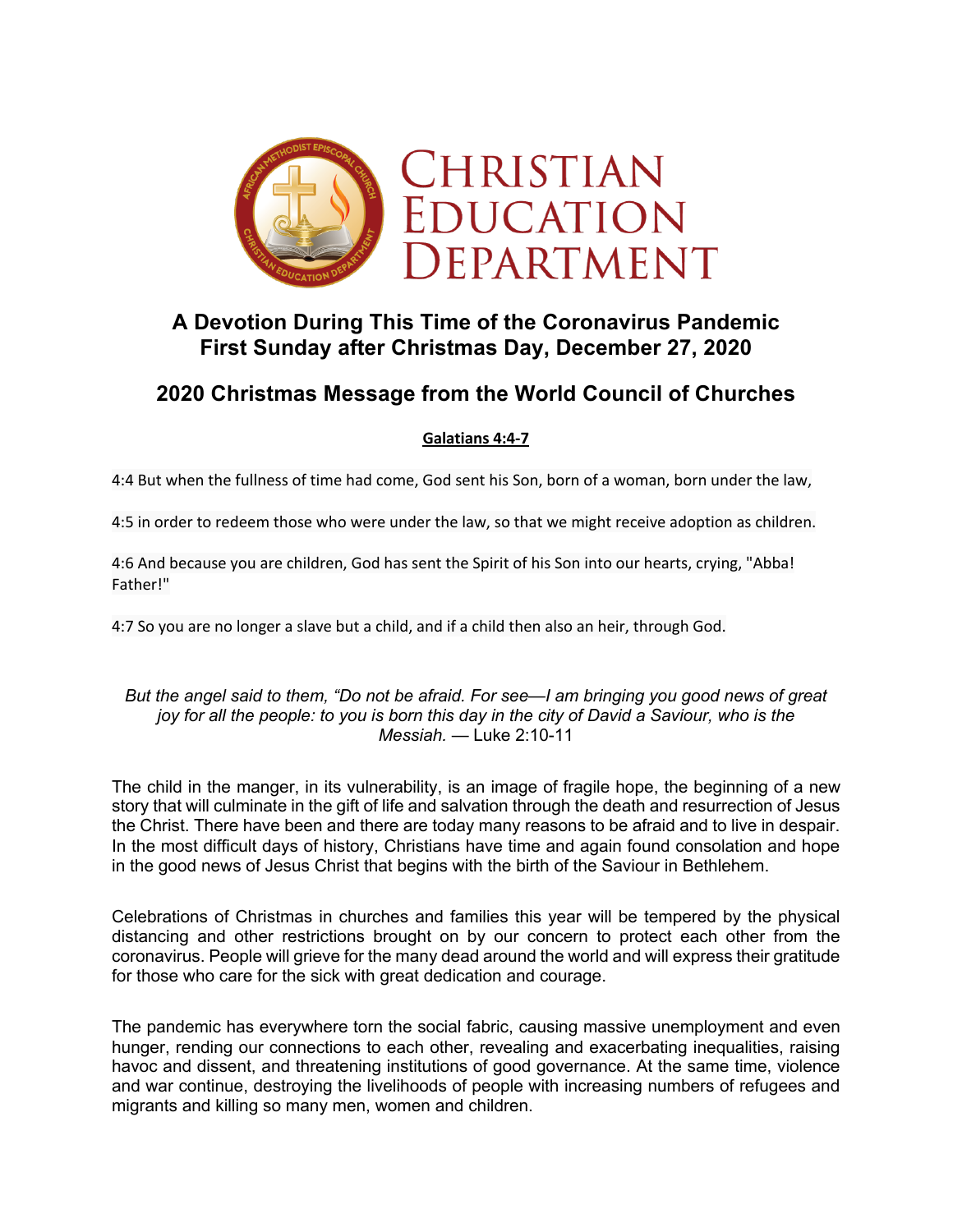Even under these circumstances, however, there is a sound of angels in the air, proclaiming the birth of Christ with great joy. As Christians, we glimpse in this singular event, the birth of the child Jesus in a desolate village at the margins of the Roman empire, the fragile beginnings of our own redemption.

As people of faith, we know that in the Incarnation of the Lord, God, the Creator and Sustainer of all life, draws near to us, loves us compassionately, liberates and accompanies us. As people of hope, we glimpse in the birth of Jesus God's "yes" to life, and the birth of new possibility, new life triumphing over death and despair. The Incarnation is God's decisive "yes" to humanity and creation. In the Incarnation, God cares for us and raises us, gives up God's very self to identify with us, becomes human to make us like him by grace.

This vision is embraced by the theme of the forthcoming assembly of the World Council of Churches in Karlsruhe, Germany: "Christ's love moves the world to reconciliation and unity." Encouraged and guided by this vision of the Incarnation of Christ, I pray for people and leadership of our member churches and all people with whom we share this planet that fear gives way to joy, and that this year of sadness, loneliness, and suffering may yield hope, courage, and loving service in the cause of justice and peace.

In a world of pain and death, the event of Christmas allows us to find consolation, lift our heads in hope, and glimpse in deep faith the triumph of life and love in the birth of Jesus. This is good news of great joy for all people. And so, despite everything, together with the angels we sing through our traditional carols: "Glory to God in the highest, and on earth peace, goodwill towards people!" (Luke 2:14).

*Rev. Prof. Dr Ioan Sauca Interim General Secretary World Council of Churches*

Message de Noël 2020 (En français): https://www.oikoumene.org/sites/default/files/2020- 11/2020-ChristmasMessage-formatted-FR.pdf

Mensaje de Navidad 2020 (En español): https://www.oikoumene.org/sites/default/files/2020- 11/2020-ChristmasMessage-formatted-ES.pdf

**TALK:** Take a moment to be silent, reflect, and share (write down)—Reflecting on the scripture and on the WCC Christmas message, describe the good news you see, hear, and/or perceive.

### **PRAY: (AMEC, #787)**

Almighty God, who has revealed the glory of your love in the fact of Jesus Christ and has called us to live with you as children: fill our hearts as we remember His nativity with the gladness of this great redemption. We would join in the heavenly song of Glory to God in the highest, on earth peace, and good-will toward *humanity*. Breathe into our hearts the spirit of Jesus, that we may be led to You in trust and obedience, and be sent out to live among humanity in *familial* love and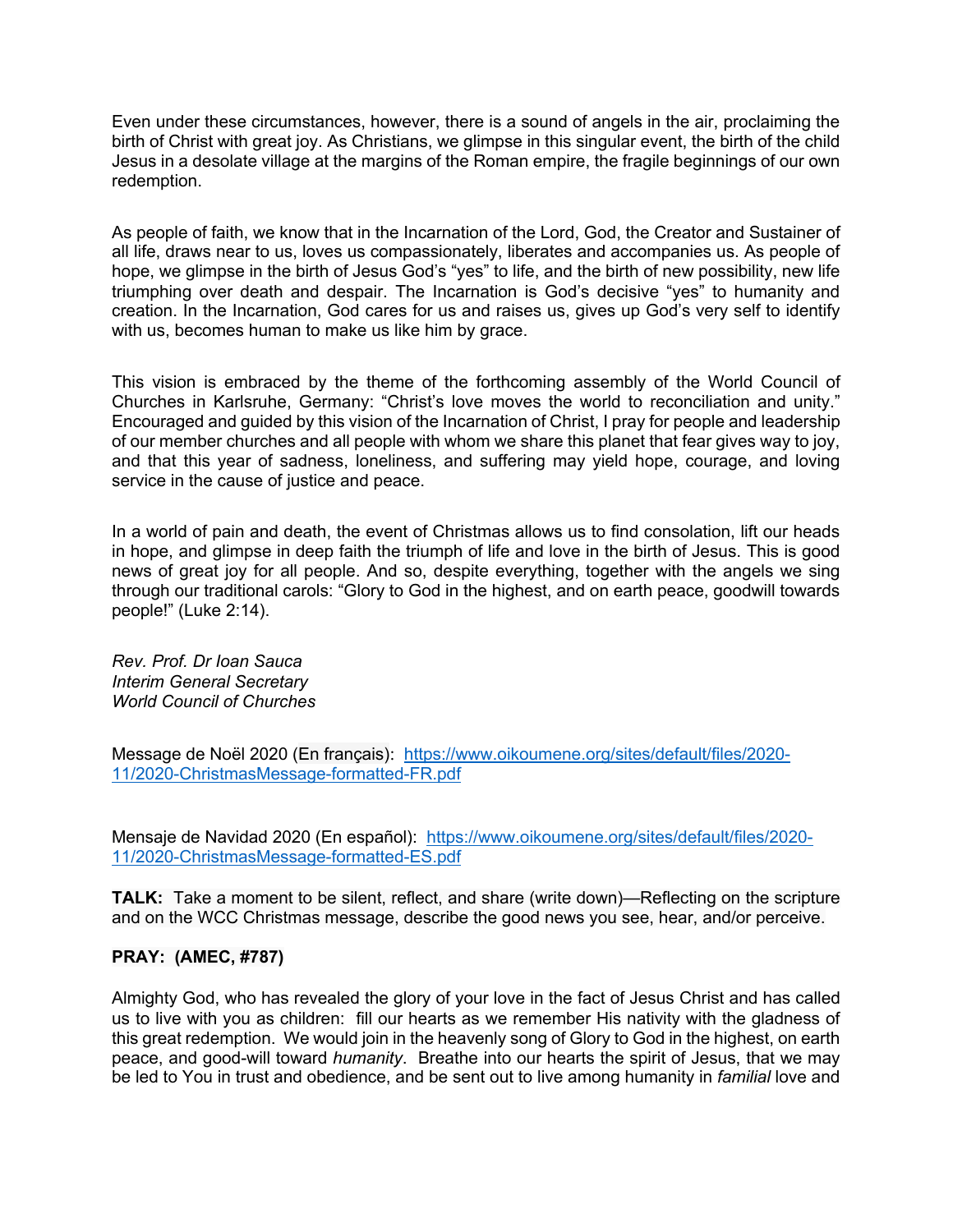sympathy. Every year, as this joyful festival comes round, may it find the world more and more in harmony with Your will; through Jesus Christ our Lord. AMEN

## **ACT:**

1. Based on your reflections from the TALK section, find one concrete way to share the good news you perceive with someone who needs to see, hear, perceive it too. This Christmastide, do what you can; help others and yourself by practicing social distancing as much as possible, washing your hands often, and wearing face covering to help prevent the spread of COVID-19— See: http://www.amechealth.org.

2. See also the activity that accompanies this devotion.

3. Check out some other Advent and Christmas Resources for worship and study: AMEC Publishing House (Sunday School Union). http://www.iamame.org/worship-resources-2/

Advent/Christmas Daily Devotional from the AME, AMEZ, and CME Departments of Christian Education (Kindle version):

https://www.amazon.com/gp/product/B08M6FGLHC?pf\_rd\_r=VVMNB09AMKMDNH1EDGJS&pf \_rd\_p=40eb7df6-3345-4945-93b1-96c5bd9a116d

### **Song:**

### Hark! the Herald Angels Sing AMEC Hymnal, #115

1. Hark! the her-ald an-gels sing, "Glo-ry to the new-born King; Peace on earth, and mer-cy mild, God and sin-ners rec-on-ciled!" Joy-ful, all ye na-tions, rise, Join the tri-umph of the skies; With th'an-gel-ic host pro-claim, "Christ is born in Beth-le-hem!"

#### *Refrain:*

*Hark! the her-ald an-gels sing, "Glo-ry to the new-born King!"*

2. Christ, by high-est heaven a-dored; Christ, the ev-er last-ing Lord! Late in time be-hold Him come, Off spring of the vir-gin's womb. Veiled in flesh the God-head see; Hail th'in-car-nate De-i-ty, Pleased as man with men to dwell, Je-sus, our Em-man-u-el.

### *Refrain*

3. Hail the heaven-born Prince of Peace! Hail the Sun of Righ-teous-ness! Light and life to all He brings, Risen with heal-ing in His wings, Mild he lays His glo-ry by, Born that man no more may die, Born to raise the sons of earth, Born to give them se-cond birth.

*Refrain AMEN*